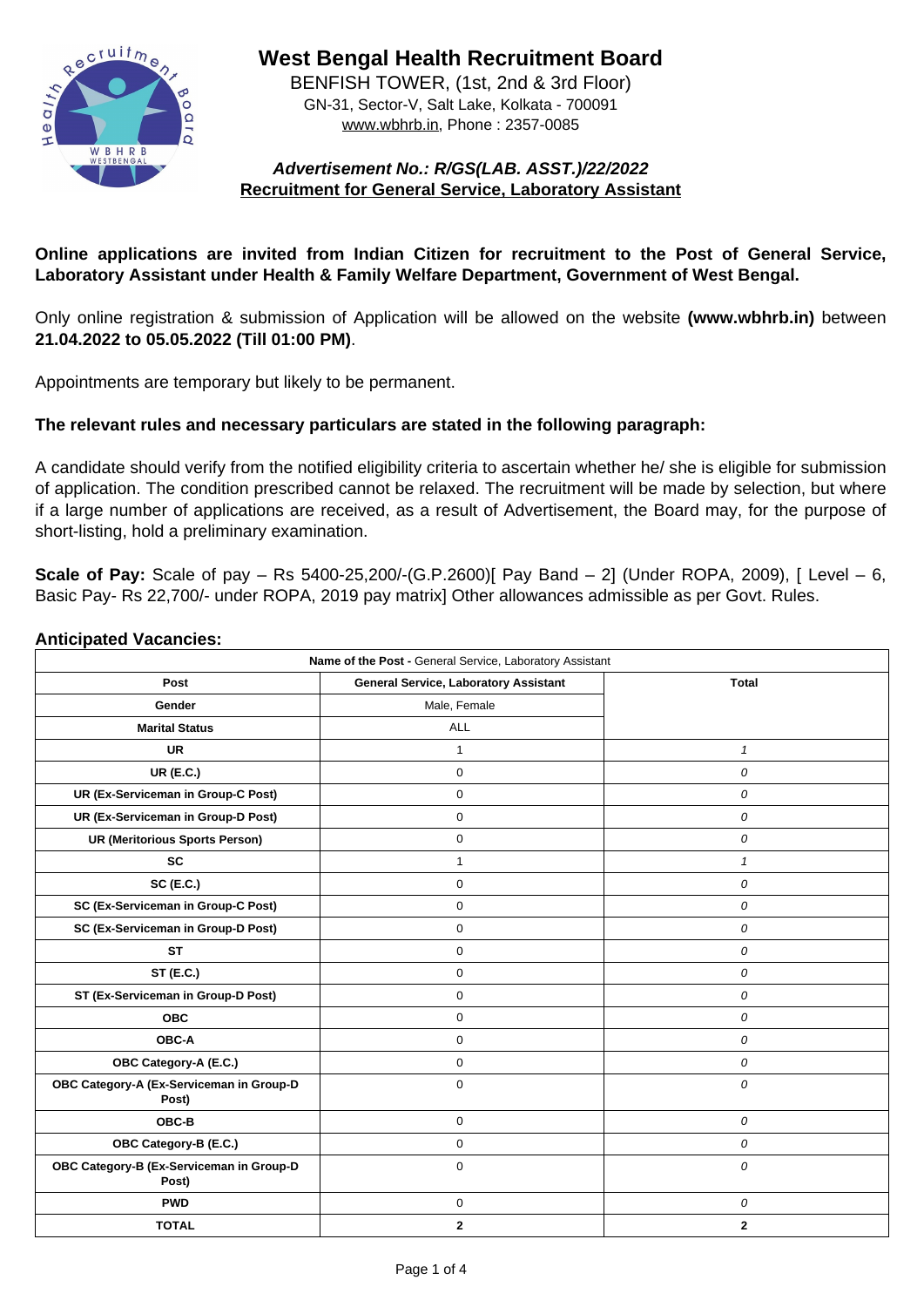#### **Qualification:**

| SI No. | Qualification                                                                                                                                                           | <b>Type</b>      | <b>Total Marks</b> | <b>Distribution</b><br>Category | <b>Segregation</b> | <b>Additional</b><br><b>Attempt</b> | <b>Marks deduction</b><br>per additional<br>attempt |
|--------|-------------------------------------------------------------------------------------------------------------------------------------------------------------------------|------------------|--------------------|---------------------------------|--------------------|-------------------------------------|-----------------------------------------------------|
|        | B.Sc. (Honours)<br>in Chemistry from<br>a recognized<br>University in India<br>(All years'<br>marksheets<br>including<br>supplementary<br>marksheets to be<br>attached) | <b>Essential</b> | 85.00              | Percent                         |                    | Will not be<br>evaluated            | Not Applicable                                      |

Essential: A) ESSENTIAL QUALIFICATION: Holder of a B.Sc (Honours) in Chemistry from a recognized University in India B) Knowledge in Bengali and other languages as per the Government Order for the time being in force- Spoken and Written. C) However no person who has any financial interest in the manufacture, import or sale of any article of food shall be appointed to be a Laboratory Assistant under the Food Safety & Standards Act, 2006; Rules, 2011 & Regulations, 2011. C.i. While applying for the post, candidates will be considered to have declared that he/she has " No financial interest in the manufacture, import or sale of any article of food under the Food Safety & Standards Act, 2006; Rules, 2011 & Regulations, 2011" . Legal steps will be taken if a candidate has been found, at the time of OR after applications, to have financial interest in the manufacture, import or sale of any article of food under the Food Safety & Standards Act, 2006; Rules, 2011 & Regulations, 2011. D) MARKS CALCULATION : 1.D. HOLDER OF A B.SC (HONOURS) IN CHEMISTRY FROM A RECOGNIZED UNIVERSITY IN INDIA : i) Candidates are requested to upload all years' Mark Sheets including supplementary marksheets of B.SC (HONOURS) IN CHEMISTRY FROM A RECOGNIZED UNIVERSITY IN INDIA in the space provided for the same. ii) Marks obtained (IN CHEMISTRY HONOURS SUBJECTS ONLY) in the B.SC (HONOURS) IN CHEMISTRY FROM A RECOGNIZED UNIVERSITY IN INDIA to be filled in the space for "Marks Obtained"(all years) and grand total of full marks (IN CHEMISTRY HONOURS SUBJECTS ONLY) in respect of all total corresponding subjects/papers to be filled in the space for "Full Marks"(all years). PROOF OF PASSING THE PASS SUBJECTS IS TO BE ATTACHED, OTHERWISE CANDIDATURE WILL BE REJECTED.

E) In the column "Additional Attempt" , candidates are requested to put "NO" as no deduction of marks is there for "Additional Attempt".

**Age:** Date of birth should be between 01-Jan-1982 and 01-Jan-2001 for all candidates; Maximum Relaxation is 5 Years

#### **Fee & Age Relaxation:**

| <b>Section</b>         | <b>Relaxation Year</b> | Fee Type     | <b>Part Fee</b> |
|------------------------|------------------------|--------------|-----------------|
| Unreserved             | 0 Years                | Not Exempted |                 |
| <b>Scheduled Caste</b> | 5 Years                | Exempted     |                 |
| <b>Scheduled Tribe</b> | 0 Years                | Exempted     |                 |
| <b>PWD</b>             | 0 Years                | Exempted     |                 |

Age: Ordinarily shall not be less than 21 years and not more than 40 years on 1st day of January of the year of advertisement (01-01-2022), upper age limit shall be relaxed for SC as per rules of the Government of West Bengal, for the time being in force; For age proof, admit card or mark sheet of Class X or MP or equivalent or any Government ID Proof (which one contains the D.O.B. of the candidate) • NO AGE RELAXATION FOR BEING SC/ST/OBC/PWD CATEGORY SHALL BE ENTERTAINED FOR PREPARATION OF PANEL UNDER UR CATEGORY.

**Fee:** Candidates must submit the online application fee amounting Rs. 160/- (Rupees one hundred sixty) only through Banks participating in the GRPS (Govt. Receipt Portal System).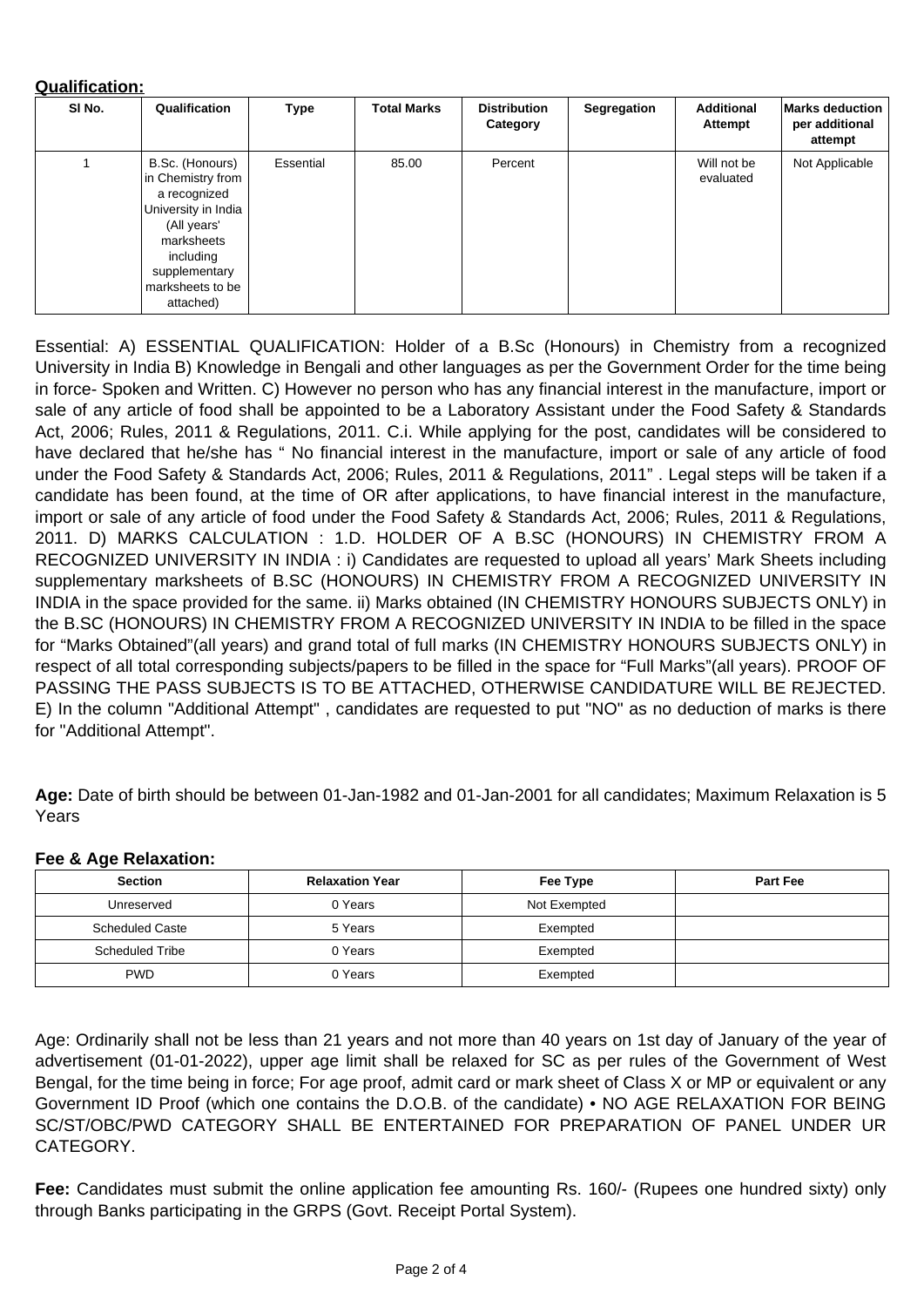### **Money order, Cheque, Bank Draft, and Cash etc. shall not be accepted.**

No application shall be considered unless accompanied by the requisite application fee excepting Candidates belonging to SC/ST category of West Bengal and persons with disabilities specified under Disabilities Rule, 1999 (certificates obtained before the Advertisement date) who do not require to pay any fee. Such exemption of fee is, however, not applicable to any OBC candidate.

**No claim for refund of the fee shall be entertained nor shall it be held in reserved for any other examination.**

**In case, any of the statement made in the application subsequently found to be false within the knowledge of the candidates- his/her candidature shall be liable to be cancelled, and even if appointed to a post on the results of this examination his/her appointment shall be liable to be terminated. Willful suppression of any material fact shall also be similarly dealt with.**

Candidates should take particular note that entries in their application submitted to the Board must be made correctly against all the items which shall be treated as final and **no alteration , addition or deletion in this** regard shall be allowed after full submission of the application. Application not duly filled in or found incomplete or defective in any respect or without fee shall be liable to rejection.

### **Candidates must fulfill the essential qualification at the time of submission of application. No degree or experience certificate issued after the last date of submission of application will be considered.**

#### **Particulars and Certificates required:**

(a) A candidate claiming to be S.C./S.T./O.B.C. must have a certificate in support of his/her claim from a competent authority of West Bengal as specified below [vide the west Bengal SCs and STs (Identification) Act, 1994 and SCs /STs Welfare Department order No. 261-TW/EC/MR-103/94 dated with B.C.W. Deptt. Order No. 6320-BCH/MR-84/10 dated 24.09.20l0]:

- In the District, the Sub-Divisional Officer of the Sub-Division concerned, and
- In Kolkata, District Welfare Officer, Kolkata & ex-officio Jt. Director, Backward Classes Welfare Deptt.,

Govt. of West Bengal [No.2420-BCW/MR-61/2012 (Pt.) dated 12.07.13.

## **No claim for being a member of the SC, ST and OBC, or a Person with Disability shall be entertained after submission of the application**

(b) Persons with Disabilities (physically handicapped) must have a certificate from an appropriate Medical Board [vide West Bengal Persons with Disabilities (Equal Opportunities, Protection of Rights and Full Participation) Rules, 1999]

(c) The West Bengal Health Recruitment Board (WBHRB) may require such further proof or particulars from the candidates as it may consider necessary and may make enquiries regarding eligibility. Original Certificates relating to citizenship (by registration), age, qualifications, caste (SC/ST/BC), Physical disability shall have to be submitted when the WBHRB asks for them. If any candidate fails to furnish any certificate or any other relevant document or information relating to his/her candidature within the time specified by the Board, his/her claim for allotment may be passed over without further reference to him/her.

Persons with Disabilities (Physically handicapped) [40% and above] must have a certificate from an appropriate Medical Board[vide West Bengal Persons with Disabilities(Equal Opportunities, Protection of Rights and Full Participation) Rules, 1999]

Submission of more than one application is strictly forbiddened.

**A candidate should note that his/her participation in the examination & interview process shall be deemed provisional subject to determination of his/her eligibility in all respects. If at any stage even after issuance of the letter of appointment a candidate is found in-eligible for admission to this Examination, his/her Candidature shall be cancelled without further reference to him/her.**